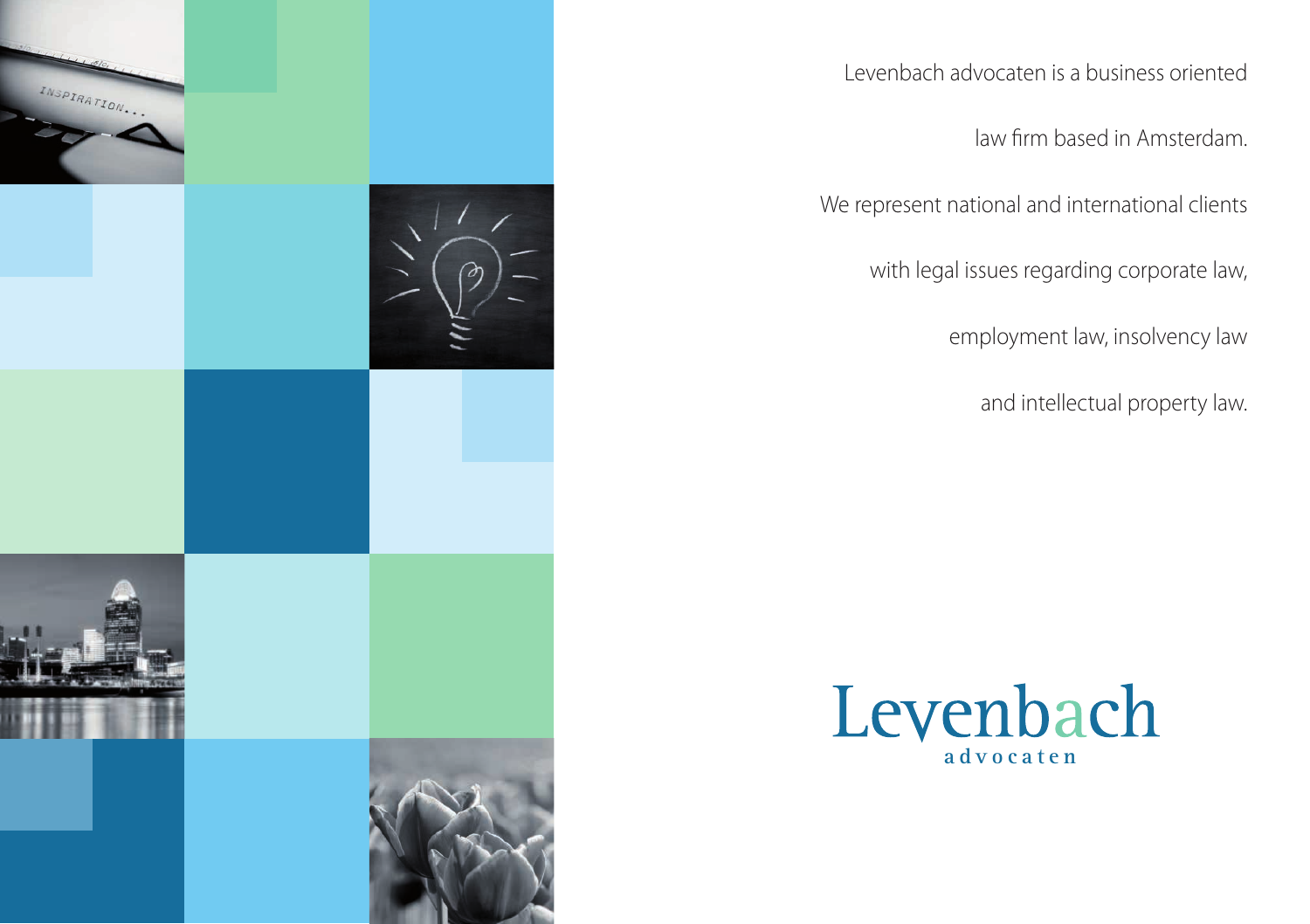### **Corporate Law**

# **Employment Law**

### **What**

- **Mergers and acquisitions**
- **D** Joint ventures
- (Financial) restructuring
- Agreements and general terms and conditions
- **Management buy-ins and buy-outs**
- Commercial contracts

### **Who**

Our corporate law experts represent medium sized to large commercial corporations in a wide range of industries. Furthermore, they provide legal guidance to entrepreneurs and start-ups.

### **Key contact**

Auke de Vries e: aukedevries@levenbach.nl t: +31 20 664 6511



### **What**

- **Employment contracts, terms and conditions of** employment
- **Employment conflicts**
- Resignation, dismissal and reorganizations
- **International Employment Law**
- Transfer of undertakings

### **Who**

We handle employment law cases for statutory directors, managing boards, entrepreneurs, staff departments and HR managers. Our employment law experts also advise and act as legal representatives for employees.

### **Key contact**

Aernout Zappey e: aernoutzappey@levenbach.nl t: +31 20 664 6511

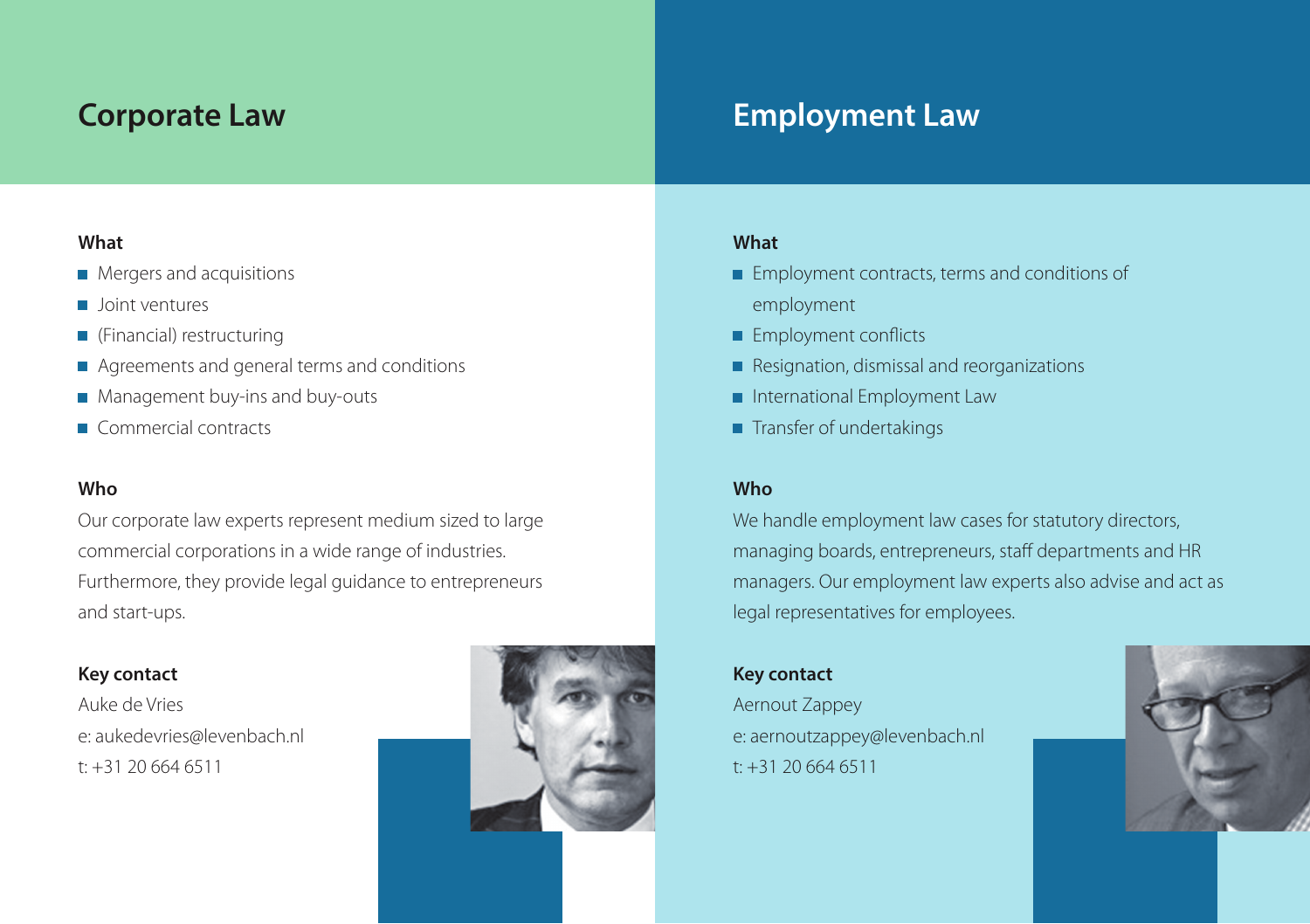## **Insolvency Law**

# **Intellectual Property Law**

### **What**

- (Financial) restructuring
- Administrator and trustee in moratoriums and bankruptcies
- Advising corporations in financial difficulties
- Advising corporations regarding clients and/or suppliers in financial difficulties

### **Who**

We consult and represent medium sized to large corporations in a wide range of industries. Furthermore, our insolvency law experts are appointed as administrators and trustees for large moratoriums and bankruptcies.

### **Key contact**

Stephan Voermans e: stephanvoermans@levenbach.nl t: +31 20 664 6511



### **What**

- Litigation and advice on IP rights, such as trademarks, design, model rights, domain names and unlawful (slavish) imitations
- Drafting and reviewing contracts regarding IP, such as licensing- and distribution agreements
- **Advertising law and Privacy law**
- $ICT$  law

### **Who**

Our IP experts represent various medium sized businesses as well as large corporations. Moreover, they support and advise start-ups and growing enterprises.

### **Key contact**

Auke de Vries e: aukedevries@levenbach.nl  $t: +31, 20, 664, 6511$